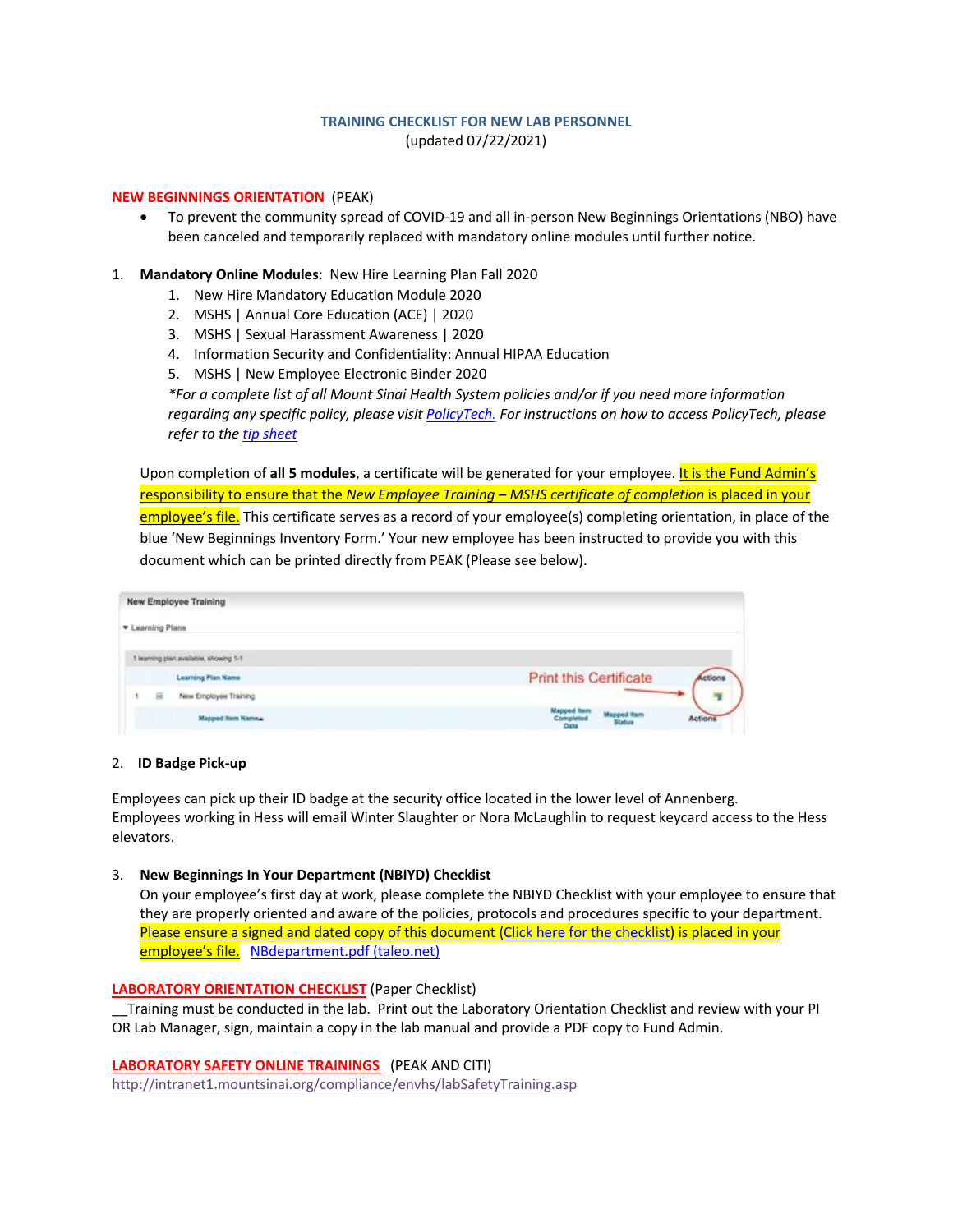### 1. Visit PEAK to take the required annual training courses.

2. Register/Log in to SECTOR https://labcliq.com/l/mount\_sinai/ - this is the online portal which EHS uses to track everything related to the lab, including trainings. Please note that training records may take up to 24 hours to update in SECTOR after you have completed the training course.

http://intranet1.mountsinai.org/compliance/envhs/sector.asp

3. For technical support or if you have any questions regarding your safety training, please contact Mount Sinai Environmental Health and Safety at AskEHS@mssm.edu or by calling x4SAFE.

# **LAB SAFETY ONLINE TRAININGS (ALL RESEARCHERS) - Mandatory**

## **Basic Laboratory Safety (EHS104)**

\_\_ Complete the online training. Take the quiz, print the certificate and 1. Save a copy in the lab manual and 2. Provide a copy to the Department Admin Office. **Required Population:** All Researchers **Summary:** This course will review the basics of the following topics: Safety Departments, Chemical Hygiene Plan, Personal Protective Equipment (PPE), Safety Equipment, Spills and Leaks, Dark Rooms, Food and Drink in labs, Safety Data Sheets, Chemical Labeling and Storage, Hazardous Waste

## **Hazard Communication and GHS (EHS116)**

\_\_ Complete the online training. Take the quiz, print the certificate and 1. Save a copy in the lab manual and 2. Provide a copy to the Department Admin Office. Summary: This powerpoint training will review the Hazard Communication Standard, Global Harmonized System (GHS), hazard classifications, proper chemical labeling and Safety Data Sheets (SDS).

## **Personal Protective Equipment (EHS124)**

\_\_ Complete the online training. Take the quiz, print the certificate and 1. Save a copy in the lab manual and 2. Provide a copy to the Department Admin Office. **Summary:** This course will review the personal protective equipment program, which is designed to protect Mount Sinai employees from hazards which cannot otherwise be controlled. The topics covered include eye/face protection, head protection, hearing protection, foot protection, hand protection and body protection.

### **Laboratory Hazardous Waste Management (EHS213)**

\_\_ Complete the online training. Take the quiz, print the certificate and 1. Save a copy in the lab manual and 2. Provide a copy to the Department Admin Office. **Summary:** This course will review Agencies, Regulations and Penalties; Define and Characterize Hazardous Waste; Management of Hazardous Waste; Define other regulated waste streams; Safety Data Sheets; and Emergency Contact information.

### **Principles of Biosafety (EHS220)**

\_\_ Complete the online training. Take the quiz, print the certificate and 1. Save a copy in the lab manual and 2. Provide a copy to the Department Admin Office. **Summary:** This course will serve to acquaint you with some of the principle concepts and terminology found in Biosafety, and present the basic practices to use to protect yourself from the hazards of handling biological agents.It is administered by the Biosafety Officer, who can be reached at 212-241-5169. For more information about the Institutional Biosafety Program, see http://icahn.mssm.edu/research/resources/institutional-biosafety-program

### **Bloodborne Pathogens and Exposure Control in Research Settings**

\_\_ Complete the online training. Take the quiz, print the certificate and 1. Save a copy in the lab manual and 2. Provide a copy to the Department Admin Office. Summary: This course is a required component of the OSHA Standard 29 CFR 1910.1030. If you have any questions after reviewing this material you can call the Biosafety Officer to go over this material one–on-one.

**Additional, job-specific trainings may be required due to your role within the lab – please review the Research Training Matrix here to determine which additional trainings may be needed: http://intranet1.mountsinai.org/compliance/envhs/labSafetyTraining/Research%20Training%20Matrix%202020**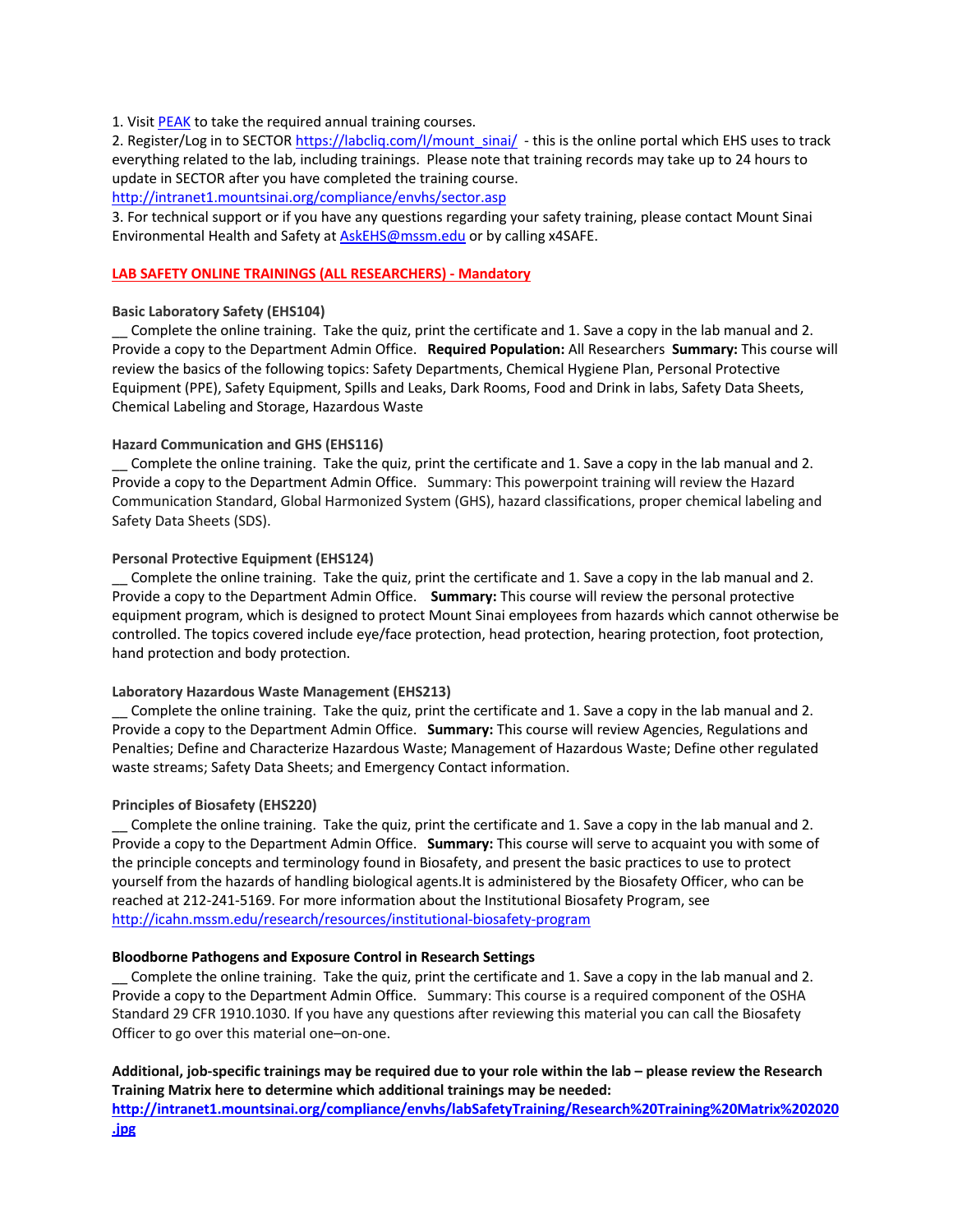# **MANDATORY ANNUAL EDUCATION FOR ALL HEALTH SYSTEM FACULTY AND STAFF TRAININGS**

Peak  $\rightarrow$  Training Catalog  $\rightarrow$  Online Courses  $\rightarrow$  Annual Mandatory Education Complete the online training. Take the quiz, print the certificate and 1. Save a copy in the lab manual and 2. Provide a copy to the Department Admin Office.

## **ADA MODULE 1 - Access For All | People with Disabilities and the Mount Sinai Health System 2020**

**Information Security and Confidentiality: Annual HIPAA Education** 

**Mount Sinai Core Compliance 2020**

**MSHS | Annual Core Education (ACE) | 2020**

**MSHS | Armed Intruder/Active Shooter | 2020**

## **MSHS | Emergency Management Annual Core Competency Training For All Staff | 2020**

**MSHS | Sexual Harassment Awareness | 2020**

# **OCCUPATIONAL HEALTH AND SAFETY FORMS (Sinai Central)**

To ensure appropriate monitoring of employee occupational health and safety, an annual survey is required to be completed (Part A to be completed by Principal Investigator, Part B to be completed for themselves and each member of their staff). We are aware that there are several form B(s) listed on Sinai Central in the draft, pending or incomplete status. They have not been submitted to Employee Health or IBO as required.

Please ensure that all personnel have completed the Occupational Health and Safety Questionnaire (OHSQ) and submitted via Sinai Central.

Instructions may be found at: https://sinaiknowledge.mssm.edu/instructions/ess/ohsq-form

For questions and assistance contact Employee Health Services at 212-824-7690

Mount Sinai Employee Health Services

19 East 98th Street, 2nd Floor, Room 2D

New York, NY 10029

Office 212-824-7690

FAX 212-426-7704/ Alt Fax 212-824-2356

employee.health@mountsinai.org

or

IACUC: IACUC@mssm.edu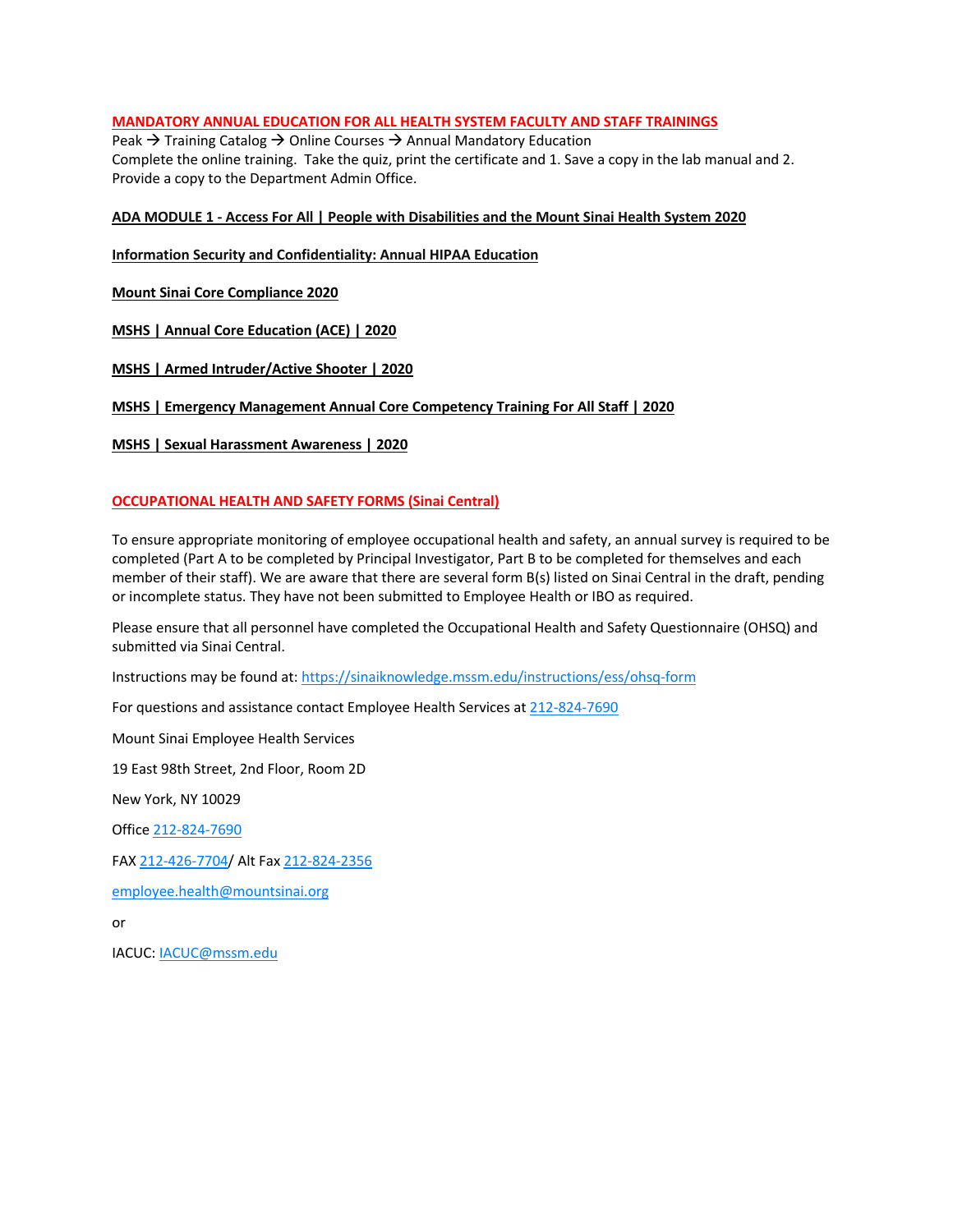# **CITI TRAINING (Mandatory)**

In an effort to ensure i) compliance with federal requirements that all personnel involved in research utilizing animals has been trained, ii) such training be documented, and iii) to avoid a mandatory deficiency citation from the institutional accreditation body AAALAC International, the Institutional Animal Care and Use Committee is requiring that all Principal Investigators (Pis) and their laboratory personnel complete a species specific module related to their research in CITI Program

# **Required**

 *-Rigor and Reproducibility and Ethical Behavior in Biomedical Research (Principal Investigators) -Species Specific Module (Principal Investigators and their research personnel)*

Effective August 1, 2019 any faculty member and their staff who submits an IACUC protocol will have to show completion of the required module(s). Failure to do so will result in delay of review of your protocol.

Directions for completion of the module(s) are provided below. Please let us know if you have any problems in completing the modules.

### **HOW TO COMPLETE A CITI MODULE:**

Visit: https://www.citiprogram.org

## **If you need to create a new account:**

- 1. Click **Log In** (top right of the window)
- 2. Click "**LOG IN THROUGH MY INSTITUTION**"
- 3. Scroll and select "Icahn School of Medicine at Mount Sinai"
- 4. Type in your Mount Sinai Email Address and Password
- 5. Select "**I don't have a CITI Program account and I need to create one.**"
- 6. Click "**Create a New CITI Program Account**"

# **If you already have a CITI account:**

- 1. Click **Log In** (top right of the window)
- 2. Click "**LOG IN THROUGH MY INSTITUTION**"
- 3. Scroll and select "Icahn School of Medicine at Mount Sinai"
- 4. Type in your Mount Sinai Email Address and Password

### 5. Select "**I already have a CITI Program account.**"

6. Enter your existing Username and Password to link your account to your Mount Sinai credentials.

# **To add the new, required course:**

On your Profile page, in the "My Learner Tools for Icahn School of Medicine at Mount Sinai" section:

- 1. Click "**Add a Course"**
- 2. Scroll to select the course: **Rigor, Reproducibility and Ethical Behavior in Biomedical Research**
- **3. Scroll to select the species specific course related to your research (e.g., Working with Mice in Research)**
- 4. Click "**Submit"**
- 5. Take course

# **Courses to be completed in Citi:**

- 1. Rodent and Rabbit Users
- 2. Working with Mice in Research
- 3. Working with Rats in a Research Setting
- 4. Working with Rabbits in a Research Setting

# **Updating your profile so that the CITI syncs with eIAUC.**

See how to update profile instructions below. All three must be done, otherwise training info will not flow through to eIACUC. To ensure accurate transfer of training and certifications data to eIACUC please update all your profiles in the following areas: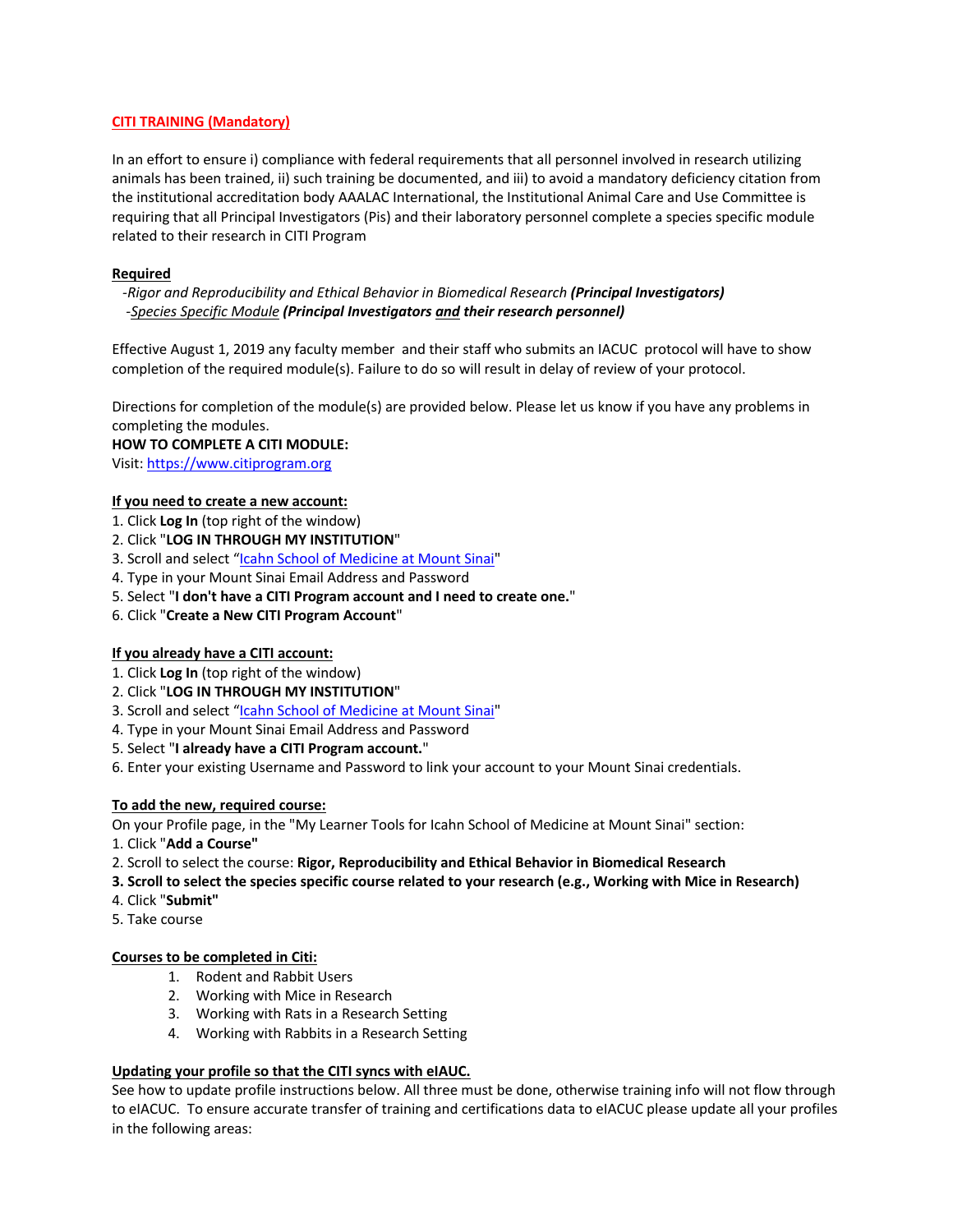# 1) CITI PROGRAM CITI Program https://about.citiprogram.org/en/homepage/

Login through My Institution > Icahn School of Medicine at Mount Sinai Link > Enter your SSO (Single Sign On) Credentials > Top right corner, click the drop down on your name, select profiles > Under Institutional Profiles, Icahn School of Medicine at Mount Sinai, Edit Profile > Locate employee Number > Add your Life # > Scroll to the bottom of the page, click update. If you need additional Information/Assistance please submit your request to esupport@mssm.edu

2) eIACUC: eIACUC.mssm.edu > Top Right Side go to my Profile > Edit Experience (all team members must do this) If having trouble logging in, it may be because user has not been added to the system. To add a new person and complete the form. Use Sinai email (not personal one). May take 24 / 48 hours to update. http://osticket.mssm.edu/support/

3) SINAI CENTRAL: Update profile on Sinai Central https://sinaicentral.mssm.edu/

Use Mount Sinai email only as your PRIMARY email. Do not use personal email accounts as your primary email. Log on > Personal Profile > Sinai1 Profile

## **SINAI CENTRAL PROCUREMENT SYSTEM**

Sinai Central is our financial central system, where you can place orders, submit for reimbursement and access payroll etc.

\_\_Go to http://sinaiknowledge.mssm.edu/training/schedule

Sign up for the next "Basic Financial Transactions [17-BFT0123]" & "Sinai Central Procurement [17-PR0123]" classes.

- 1. Set up your Sinai1 Profile
- Log in
- Personal Profile
- Sinai1 Profile
- Complete each tab: Name (required), Contact Info (required), Absence Contact, Bio Under Contact Info: Make sure to input the mailing address/delivery address Under Mailbox, if your lab is located in Hess, use box # 1639

### **SINAI CLOUD**

Log In Page: https://ejis.fa.us6.oraclecloud.com/ Using Sinai Cloud: http://mshsintranet.mountsinai.org/MSHSCloud/ Sinai Cloud Trainings: http://mshsintranet.mountsinai.org/MSHSCloud.aspx?id=45977

Set up your direct deposit View Paystubs Access Annual Tax Withholding (W-4) Submit Time and Absence Review Time Balances

**C-14 CERTIFICATE OF FITNESS** (mandatory for everyone, except if only couple of months in lab)

Follow directions to become C-14 approved by FDNY if needed. Instructions can be found at: http://intranet1.mountsinai.org/compliance/envhs/fdny\_cert\_fitness.asp

If you have a PhD, MD, Master's Degree, or Bachelor's degree with at least two years lab experience post-degree – you can apply for the alternative issuance procedure. The instructions are attached as well as can be found at the following FDNY link: https://www1.nyc.gov/nycbusiness/description/cof-c14/apply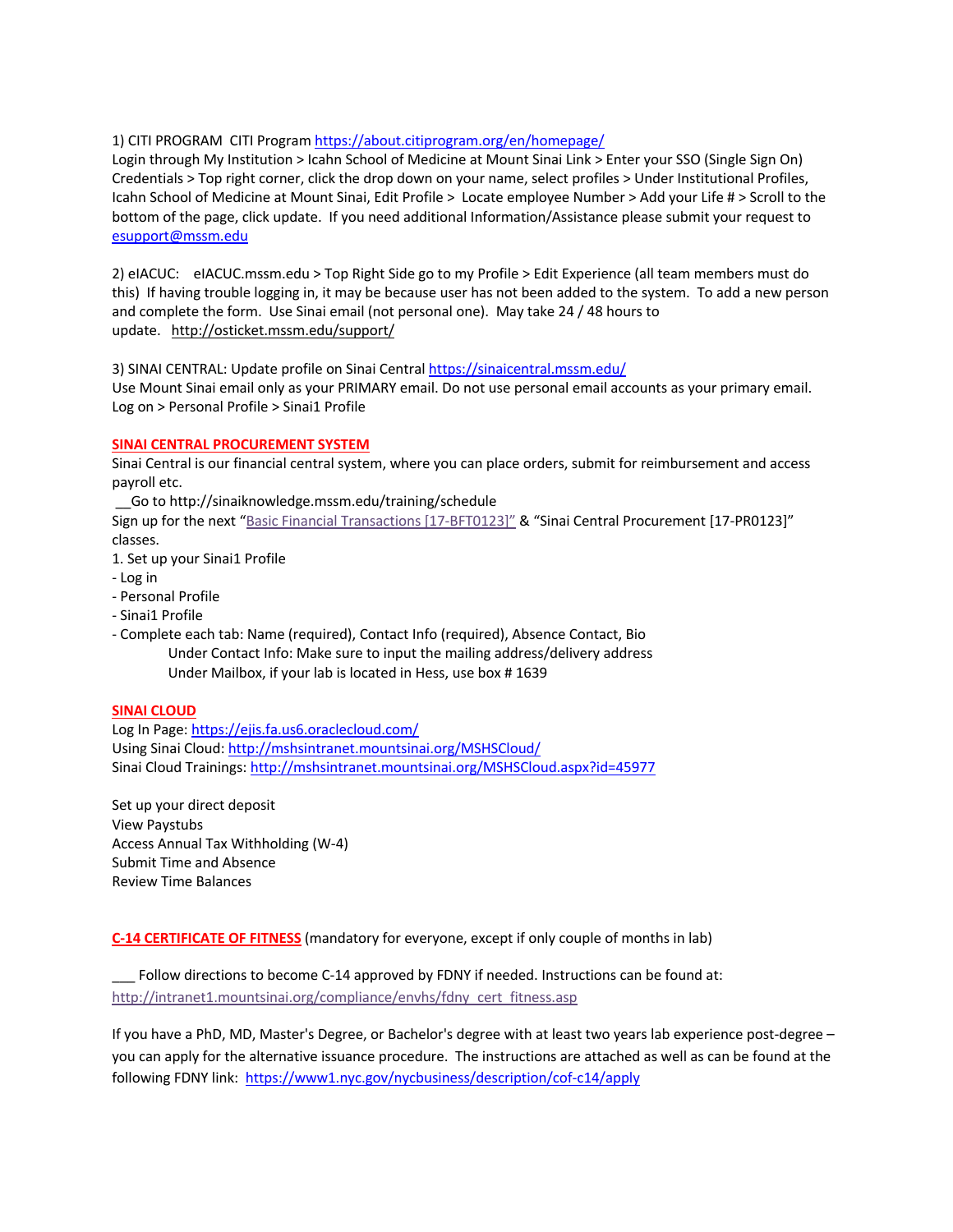Please note that if you have a degree from outside the US, the FDNY will ask that an FDNY approved translation service be used to provide a certificate of evaluation for the degree. FDNY has provided a list of those approved foreign degree evaluation services in the following

link: http://www1.nyc.gov/assets/fdny/downloads/pdf/business/foreign-education-evaluation.pdf We have been pretty happy using Globe Language Services, Inc. They are located in NYC.

Applicants without sufficient degree or experience can still apply for CoF, but they will be required to apply in Brooklyn and take the FDNY C-14 Exam.

Part of the application process is the completion of the attached Employee Affirmation. The Affirmation will need to be notarized. I have attached a list of notaries available at Sinai. You can email anyone to coordinate scheduling a notarization. Alternatively, I believe any bank or post office will have a notary.

The application requires applicant to pay \$25.00 fee at the time of the test (there are additional fees when using a credit card).

You can check with the Neurology Department or Dr. Yue to see about being reimbursed for the any fees associated with the C14 license application.

EnvHS now requires that **ALL** C-14 holders upload proof of certification to PEAK. When you receive your C14 license, log on at https://labcliq.com/l/mount\_sinai/ and follow the C-14 sub-link. They will then let you know when your certification expires, etc.

## **ANIMAL CARE ACCESS**

# **\_\_\_** Being Added to Animal Protocol

eIACUC - Animal protocols are listed – these are confidential and should not be shared with anyone.

# **\_\_\_** Submit Request to CCMS

Information regarding our CCMS (Center for Comparative Medicine and Surgery) facilities can be found here: http://icahn.mssm.edu/research/ccms

### 1. **CCMS Vivarium Access Request**

Submit the following form: https://erap.mssm.edu/Public/CCMSVivariumAccessRequest.aspx

For volunteers: under life number put "volunteer"

### 2. **Email CCMS**

Contact Chineta Pullin (with CCMS) (chineta.pullin@mssm.edu) and provide the following information for obtaining training materials:

- a. Name
- b. Life No.
- c. CCMS Vivarium Access Request ID# provided after filling out the online form above.
- d. Gmail account for training Videos and Quizes this is in lieu of in person training during COVID.
- e. Animal Protocol # Employee is added to
- f. Answer the following additional questions, Are you on the protocol? What species will you be handling? How much live animal handling experience do you have with the species you will be handling? Which animal facility will you need access?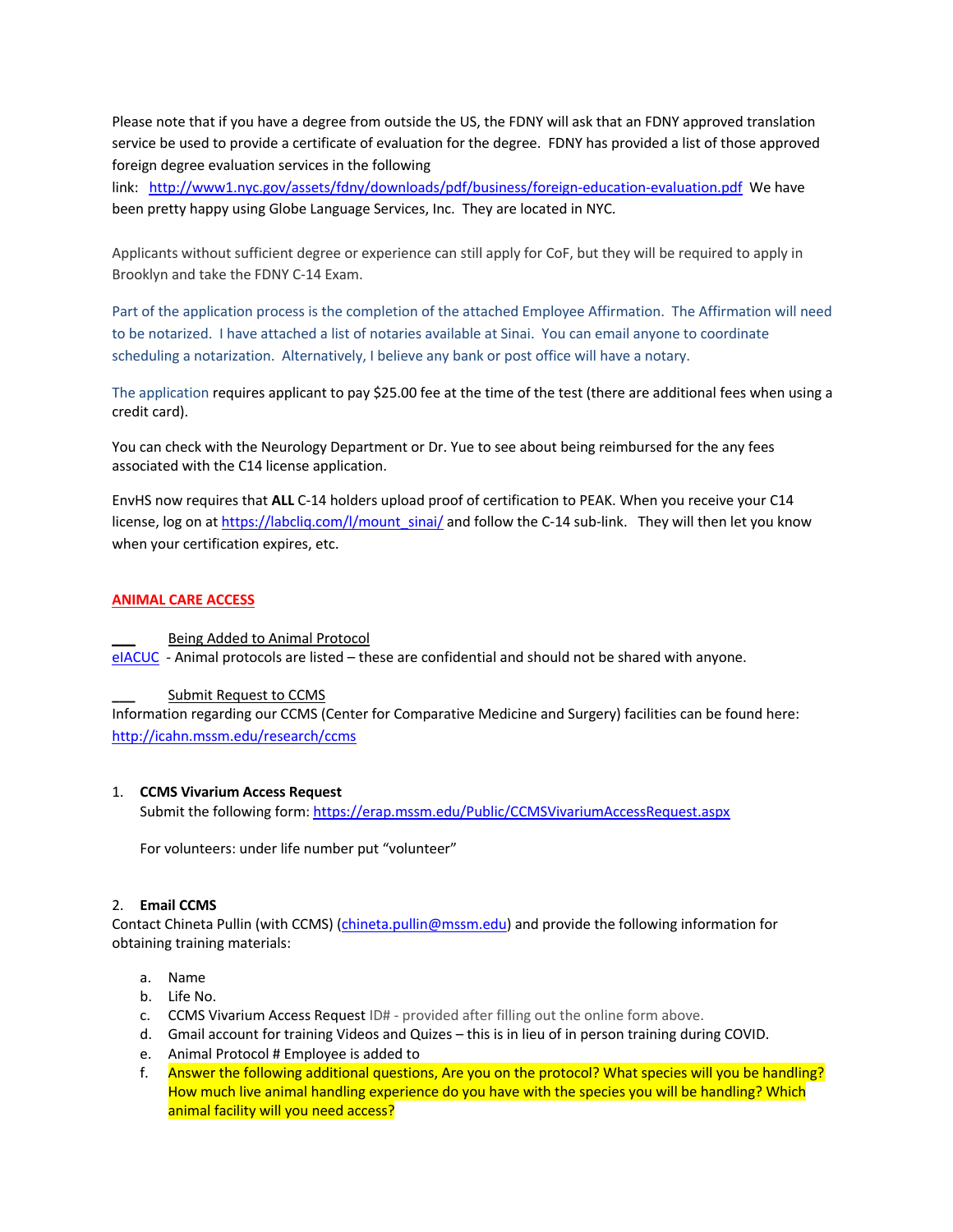### **3. Schedule Walk Through with CCMS**

You must have a walkthrough of the animal facility where you're animals are kept. This will be possible after the classroom / online training.

Once COVID has lifted, CCMS will contact you and schedule the next classroom session which runs weekly. At the classroom session they will give you access to an online training program, presented by an outside association. You may also have to take a wet lab course on your animal species especially if you are working with a new species.

# **Electronic Lab Notebook**

The LabArchives' ELNs are secure, cloud-based software designed to replace paper notebooks. All files, images, attachments, and other forms of data entered into your ELN is immediately backed up and protected in an encrypted format. The Single-Sign-On system also allows you to login into your ISMMS ELN accounts using your Mount Sinai login credentials.

The first step is to create your ISMMS ELN account by clicking here or use the link below to create your new ISMMS ELN account. As an institutional policy, all ELNs must be owned by a PI (Faculty member). We recommend that each PI create ELNs for their staff as well as develop and discuss your lab-specific ELN use and sharing policies. If, as a PI, you elect for your lab personnel to create their own ELNs, the ownership of the new ELNs must be transferred to you immediately (within 24-48 hours). To understand different access levels and privileges, please click here or use the link below. To learn how to transfer ownership, please click here or use the link below. If you are not a PI and want to create your own ELN, please discuss your lab specific requirements with your PI and immediately transfer the ownership as required.

## **ISMMS ELN Sign-up Link**

https://shib.labarchives.com/select\_institution



**WediTract @ Sector** The AL ALTIC ALLING ALLING ALLING A MediTract @ Sector The Azure CO Zoom

# **i lab**archives Institutional Authentication (Shibboleth)

#### **LabArchives Partner Site Login**

| want to login to my LabArchives account through my institution.                                              |  |
|--------------------------------------------------------------------------------------------------------------|--|
| Go to your Institution's Login<br>Select Institution:   Icahn School of Medicine at Mount Sinai              |  |
| $\triangleright$ I'm just visiting this institution and want to login directly through the LabArchives site. |  |

#### **User Roles and Privileges**

https://labarchives.kayako.com/Knowledgebase/Article/View/342/0/602-user-roles-and-privileges

# **Ownership Transfer**

https://labarchives.kayako.com/Knowledgebase/Article/View/362/0/608-transferring-ownership-of-a-notebook If you have trouble setting up an ELN account or have technical issues using any features, please contact LabArchives at (800) 653-5016 or support@labarchives.com.

#### **MSSM Email Account**

#### **Wifi Network OnCampus**

### Academic Computing – 212-241-7091

Call them for any issues with computer access, wifi issues or problems with signing on to Sinai Central for the first time.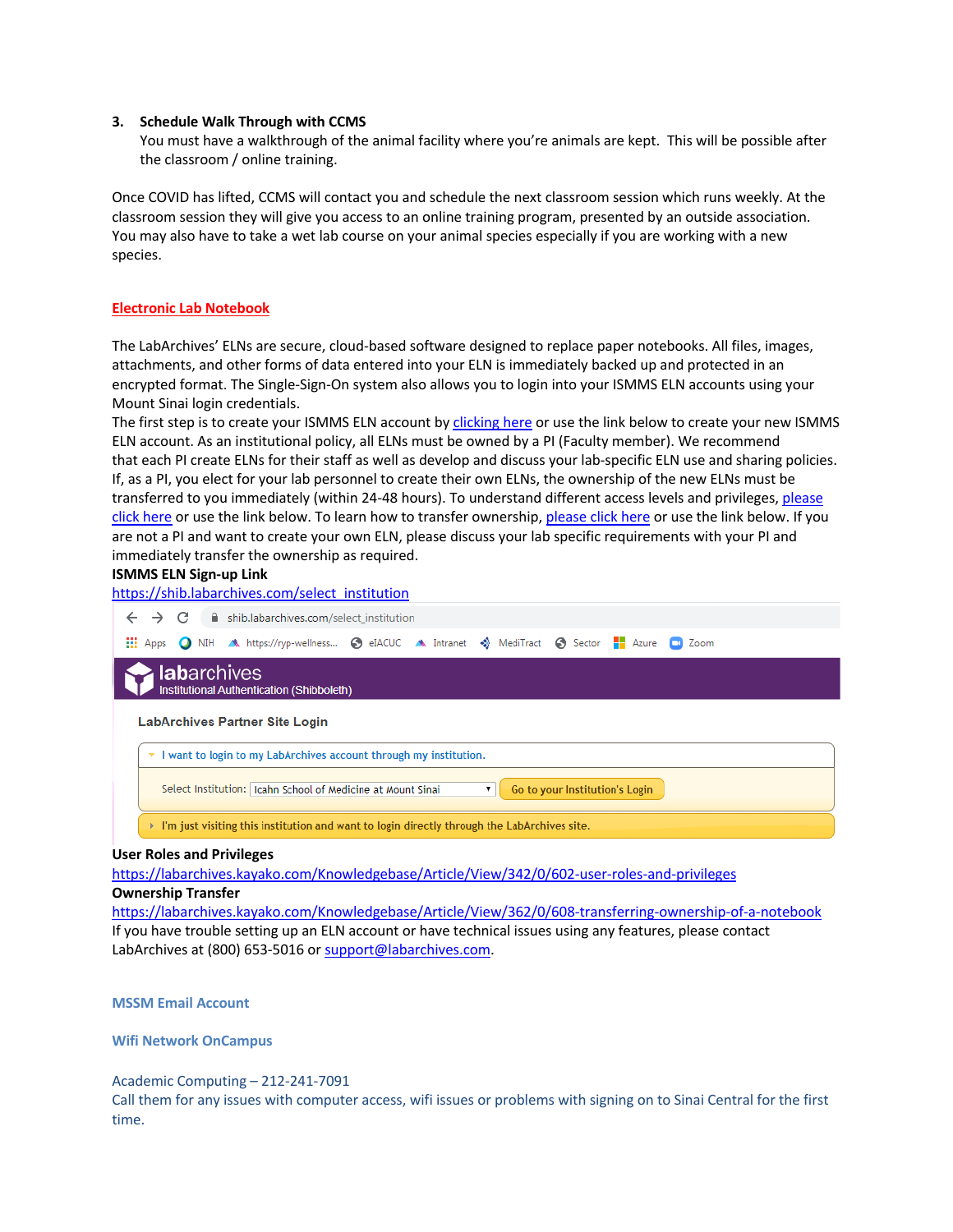- VPN Access https://wiki.mssm.edu/display/DS/VIP+Two-Factor+Setup

-On-Campus Wifi setup for personal computers, smartphones

1. Wifi network name = MountSinaiGuest – accept the terms of agreement 2. Wifi network name= MSMC-green -User ID= MSSMcampus\(insert username) -Password= current password

### **Password Reset**

You can now "Unlock" your network account or "Reset" your own password without having to call the IT Service Desk.

Access the Password Manager Tool by logging into https://passwordreset.mountsinai.org or by double-clicking on the Password Reset icon located on the Desktop Application Launcher.

If you are locked out of your PC and need to reset your password, you can use your smartphone or a Kiosk PC.

## Please refer the **Self-Service Password Manager Tool Guide** on how to reset and unlock password on your own

Remember, before you can use Password Manager to unlock your account or reset a password (whether known or forgotten), you *must* set up your security questions and answers

### **Steps to Register and Set up Security Questions in Password Manager Tool**

1. Visit https://passwordreset.mountsinai.org

2. Access the **Self-Service Password Manager Tool Guide** ( Pages 5 through 12) to register & set up the security questions

3. Have questions or need assistance ? Please contact the IT Service Desk

### **Other useful MSHS Self Service Portal Links**

MSHS IT Service Desk Intranet Main Site http://mshsintranet.mountsinai.org/IT/IT\_Service\_Desk/

### **MSHS Self-Service Portal Guide**

### **Microsoft OneDrive Cloud Storage Account**

Login.microsoftonline.com

In an effort to expand capabilities, integrate better with Office 365 products, and reduce complexities in the SInai security model, the IT Messaging Engineering department has migrated to OneDrive for Business. If you have any questions, please review our Frequently Asked Questions

Read the supporting documentation, including the user guide, which can be found here: User Guide – including accessing and using OneDrive and creating and sharing folders

The first training session generated in this Box and OneDrive training video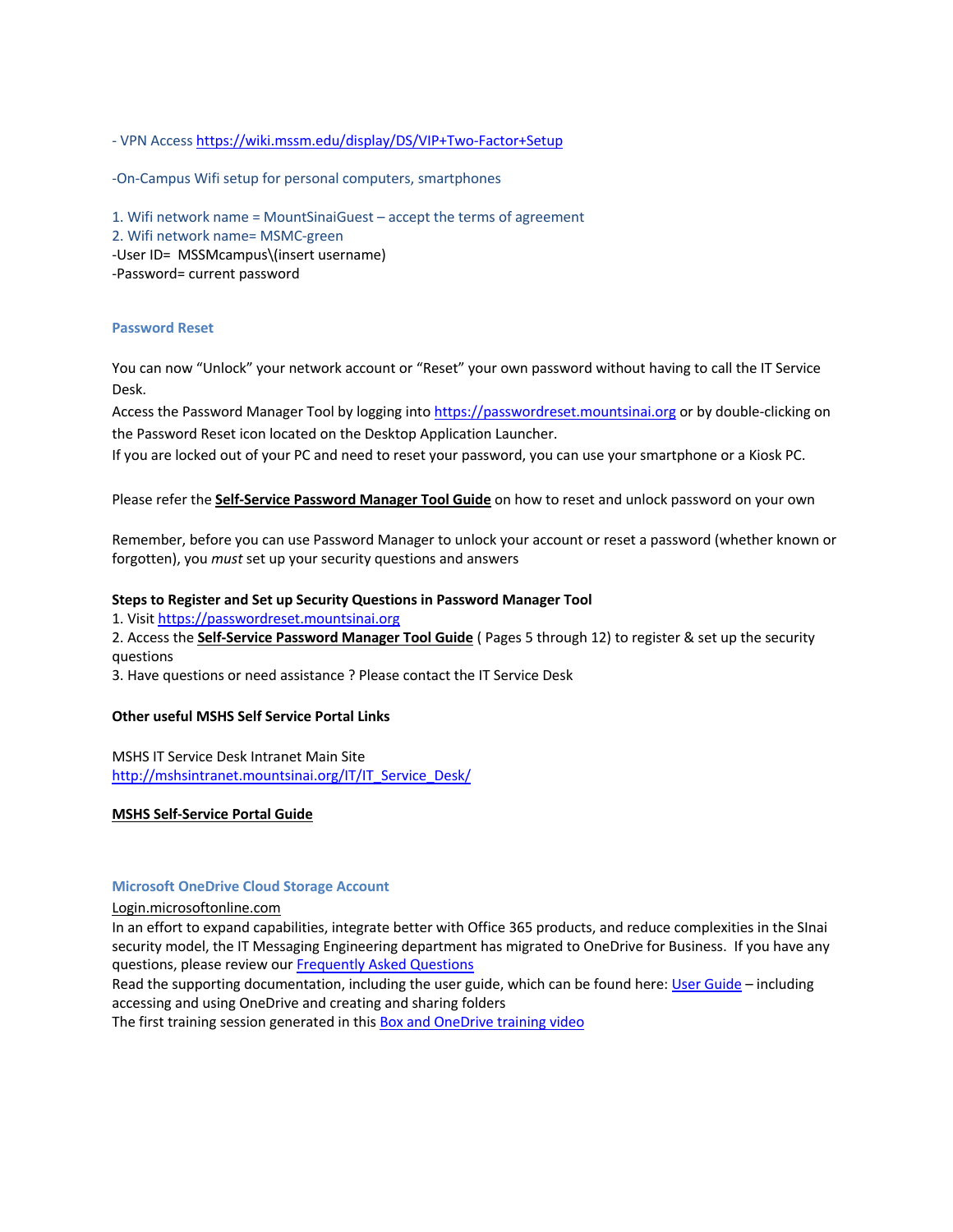## OneDrive:

Onedrive is a separate entity and is by provision basis only via sailpoint. If you require Onedrive access, please see below on how to request it.

Requesting access to One Drive:

Login to http://sailpoint.mountsinai.org using your Sinai email address and network password.

1. Select Request Access **Request Access** 2. Select the next to your name if requesting for yourself. If for someone else, you will need to search for them in the search users field and then when found, click on the next to the name Choose one or more people to begin the request Tips: - Search for people by last name or life number. . If the listed manager is incorrect, do not make a request - instead read instructions for updating manager

```
Search Users
```
3. Once a name has been selected, Click on the Manage Access Box to proceed

Manage Access

4. In Search by Keyword, type **OneDrive for School Users**

| Search By Keywords v   OneDrive for School Users | Q |
|--------------------------------------------------|---|
|                                                  |   |

5. Once you see the folder for the click on the



*Please be advised that a pop up box may appear if there is more than one network account attached to the end user. Please select the account that would apply (school or hospital)*

| 6. | <b>Next</b><br>Select the                | button        |                         |
|----|------------------------------------------|---------------|-------------------------|
|    | If everything looks good, then press the | <b>Submit</b> | to submit your request. |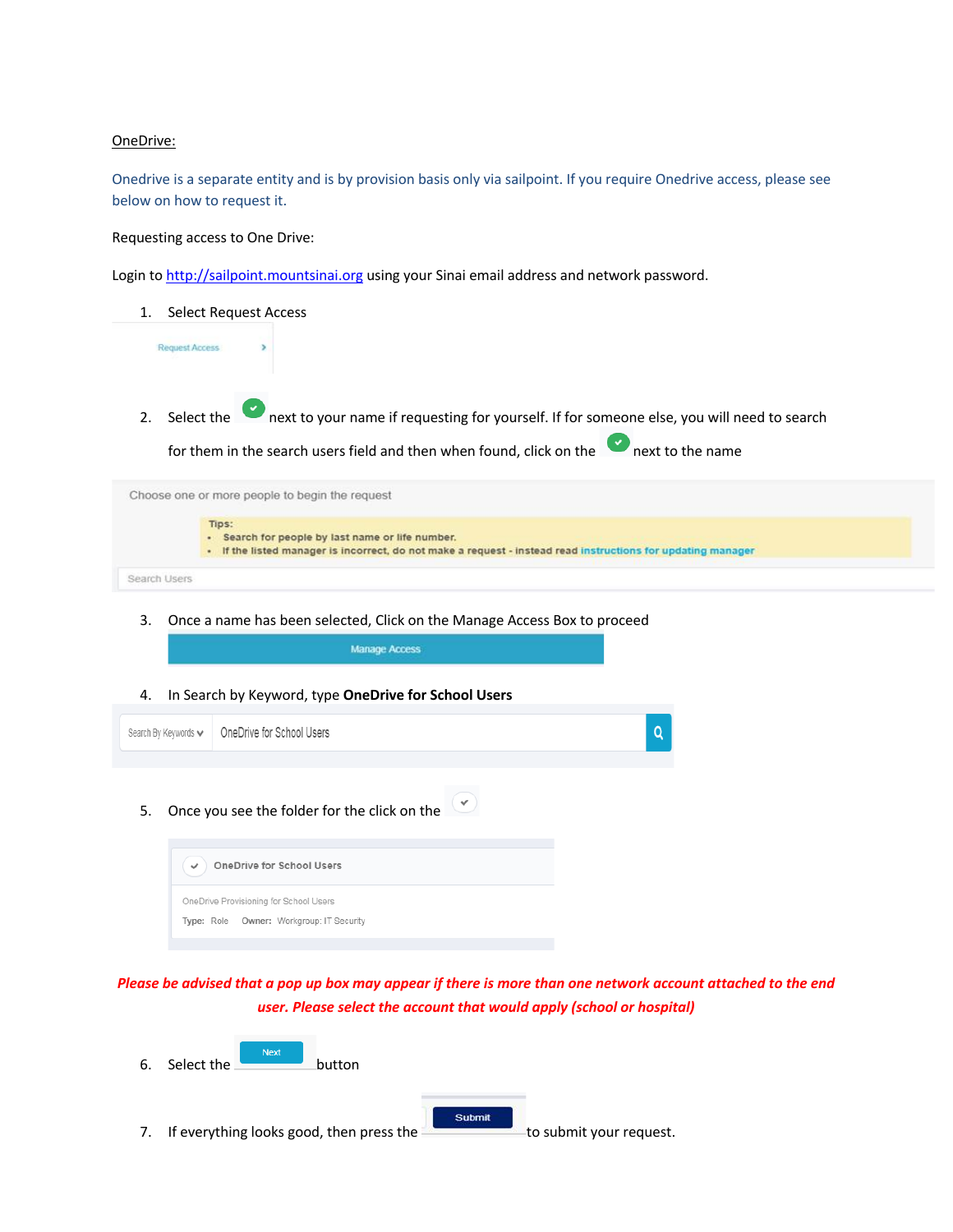## **Zoom**

You can access Zoom through: https://mssm.zoom.us/

Click – Sign In – use your Mount Sinai SSO (single sign on) username and password.

You can also sign up for a **free** Basic Zoom account at https://zoom.us/pricing. Basic accounts offer the following features and limitations:

| Host up to 100 participants<br>Unlimited 1 to 1 meetings<br>40 mins limit on group meetings<br>Unlimited number of meetings<br>Online support<br>Video Conferencing Features<br>HD video<br>HD voice<br>Active speaker view<br>Full screen and gallery view<br>Simultaneous Screen Share<br>Join by telephone call-in<br>Virtual Background<br>Web Conferencing Features<br><b>Group Collaboration Features</b><br>Security | <b>Zoom Basic Account * FREE *</b> |  |
|-----------------------------------------------------------------------------------------------------------------------------------------------------------------------------------------------------------------------------------------------------------------------------------------------------------------------------------------------------------------------------------------------------------------------------|------------------------------------|--|
|                                                                                                                                                                                                                                                                                                                                                                                                                             |                                    |  |
|                                                                                                                                                                                                                                                                                                                                                                                                                             |                                    |  |
|                                                                                                                                                                                                                                                                                                                                                                                                                             |                                    |  |
|                                                                                                                                                                                                                                                                                                                                                                                                                             |                                    |  |
|                                                                                                                                                                                                                                                                                                                                                                                                                             |                                    |  |
|                                                                                                                                                                                                                                                                                                                                                                                                                             |                                    |  |
|                                                                                                                                                                                                                                                                                                                                                                                                                             |                                    |  |
|                                                                                                                                                                                                                                                                                                                                                                                                                             |                                    |  |
|                                                                                                                                                                                                                                                                                                                                                                                                                             |                                    |  |
|                                                                                                                                                                                                                                                                                                                                                                                                                             |                                    |  |
|                                                                                                                                                                                                                                                                                                                                                                                                                             |                                    |  |
|                                                                                                                                                                                                                                                                                                                                                                                                                             |                                    |  |
|                                                                                                                                                                                                                                                                                                                                                                                                                             |                                    |  |
|                                                                                                                                                                                                                                                                                                                                                                                                                             |                                    |  |
|                                                                                                                                                                                                                                                                                                                                                                                                                             |                                    |  |
|                                                                                                                                                                                                                                                                                                                                                                                                                             |                                    |  |

# **GCO / eRA Commons**

#### **1. eRA Commons**

Please let your Fund Admin know if you have an eRA Commons set up through a different institution so that your Fund Admin can work with GCO (Grants and Contracts Office) to link your eRA Commons with Mount Sinai.

# **2. Financial Conflict of Interest**

Mandatory Financial Conflict of Interest in Research (FCOIR) training to be completed in PEAK. Every person named on a research grant application is required to complete FCOIR training every four years. This includes Investigators (PI, CoPI), Senior/Key Personnel, anyone who is responsible for the design, conduct, or reporting of the research. This may include collaborators, consultants, students, technicians, postdoctoral fellows or others, and other key personnel. Please review your training expiration date (located on your Investigator Form) so that you know when you are approaching the four-year limit and must re-take the training. We recommend doing your CITI retraining at least one month in advance of your expiration date to avoid delays in the grant application process and to ensure compliance with Federal regulations.

**As of May 18, 2020**, the Financial Conflicts of Interest in Research training course has transitioned from PEAK to CITI Program (www.citiprogram.org). In the CITI Program site, be sure to add your Mount Sinai email address and life number to your institutional profile so your certification dates are added to your project in Sinai Central. For questions or concerns, please contact the Office of Industry Engagement and Conflicts of Interest at Conflicts.of.Interest@mssm.edu or 212-241-0845.

### **3. eIACUC Training**

PEAK.mountsinai.org  $\rightarrow$  Online Courses  $\rightarrow$  Functional  $\rightarrow$  Research  $\rightarrow$  eIACUC Training Videos PEAK – eIACUC training videos (20 min course with 13 videos) PEAK – eIACUC online training (select dates available to attend)